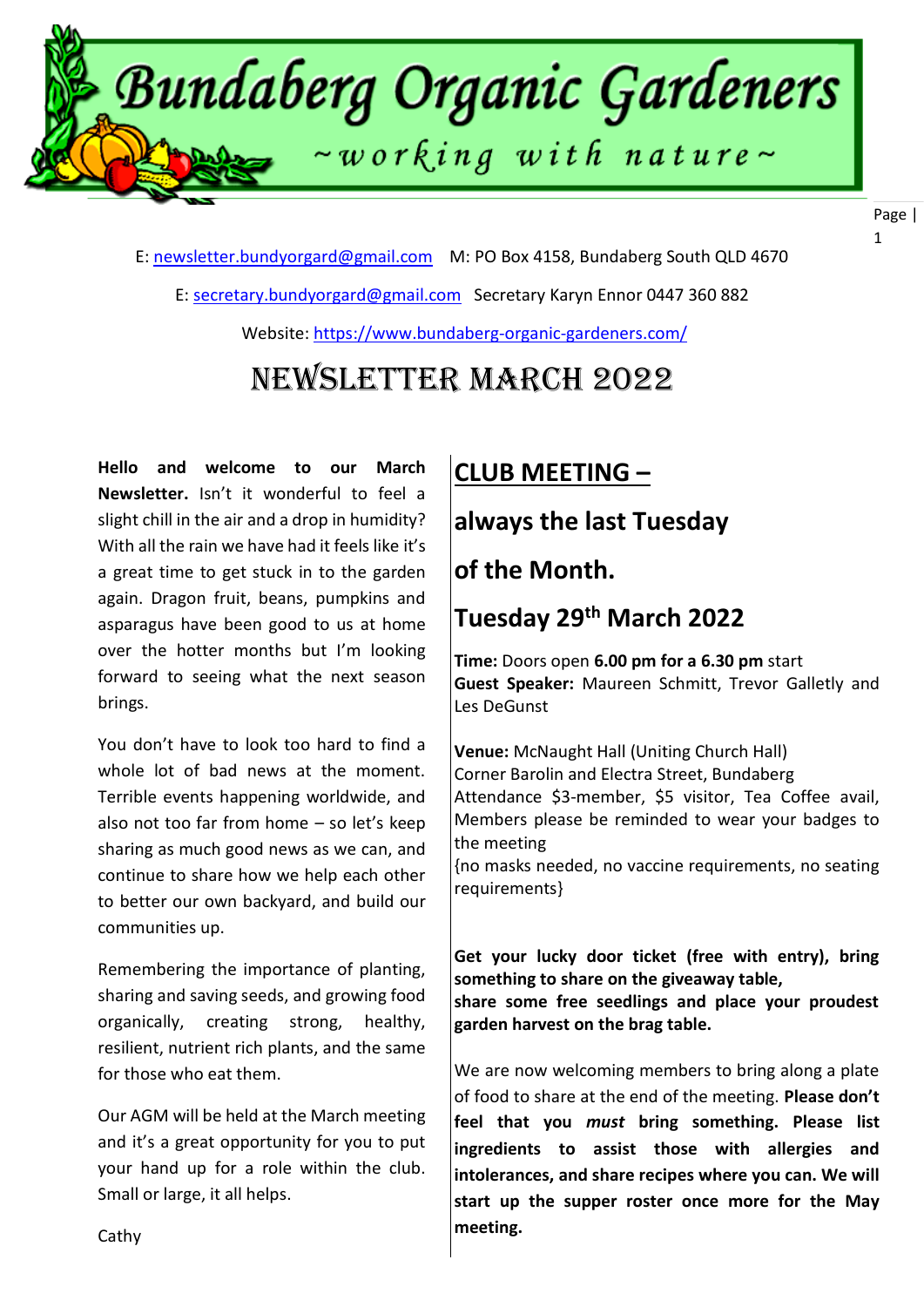**From the February Meeting.** We split up in to 3 groups to learn how our members plant their seeds or seedlings, and go on to produce healthy plants. This creates a healthy discussion about different techniques, everyone does something differently for a different reason. We heard from Trevor, Pam and Lenzie.

Snail and are now found from as far south as Bega NSW right up to tropical QLD. Our most common natives are called <sup>Page</sup> | Striped Snails, Melon Snails and the Leather Leaf Slug. Most people don't think twice about squishing snails or feeding  $\frac{2}{3}$ **Val gave us a really interesting talk on snails and slugs.** It might be something you haven't given much thought to, but we actually have a number of native snails in Bundaberg. The non-native / invasive species is called Asian Tramp them to the chooks or ducks, however a healthy population in your garden will assist turning your mulch in to organic material (poop), then the isopods (more commonly known as slaters) will come along and break that down one step further. Maybe you will give them a chance in your garden now, knowing that they are a native species and play a part in the eco-system.

I found some really interesting information via this link – especially for the younger members.

<https://factsaboutsnails.com/> There are also two books available, and to think volume one is 600 pages long, there is obviously a lot to learn about snails.

Lenzie gave thanks to all who helped him after his heart attack, and we reminded Lenzie how grateful we are that he stuck around a while longer too. He then went on to brag that his banana plant has 400 fruit on one bunch. We all want to know the secrets.

**March Meeting.** We are again going back to basics with 3 of our members demonstrating and giving away their secrets on achieving success when potting up seedlings, pot bound plants, separating plants etc. We will break into 3 groups for this exercise. As demonstrators we have Les de Gunst, Trevor and Maureen. By breaking into groups everyone should be able to clearly see, hear and ask questions of their demonstrator because at the end, we have a trivia questionnaire to test your memory on what you heard and saw through the night. You can do the quiz individually or in your group.

Please bring to the Meeting your seedlings, root bound plants and crowded plants for repotting etc. A bag of potting mix will be on hand. Also – as the meeting will be outdoors, please bring a jumper or wear warmer clothes now the nights are a little chilly.

**Next Outing: Attend the Monster Plant Sale in North Bundaberg Progress Hall then walk through the Rare Fruit Tree section of Botanical Gardens.** Here is your chance to buy stunning plants at the Bundaberg Bush House and Garden Club Monster Plant Sale on Saturday,  $2^{nd}$  April in the North Bundaberg Progress Hall on the corner of Queen and Gavegan Streets, North Bundaberg. BOGI members will arrive at the Hall around 9am then meet up again at 10.30 am in the Rare Fruit Tree section behind Hinkler Hall of Fame in the Botanical Gardens. Bring chair, cuppa and food to share for a morning tea on the lawn after a walk and talk about the rare fruit trees.

**Bundaberg Taste Festival** – we will be taking part again in the Taste Festival. We are looking to set up a committee of those willing to help organise, and be there on the day. Previous years have been a great success and a wonderful way to connect with the community. Please see Marlene for more information.

#### **SWAP MEET – SATURDAY, 5TH March**

It started as a," Will We Cancel this event"? as rain once again threatened to swamp us. But we took the risk, started to set up on a large cemented area, and people began turning up. The sun arrived about the same time as tables, garden shed excess equipment, a trailer of very well used bath tubs, a steel ladder, pots of all sizes, gardening shoes, wire of all varieties, and not forgetting gardening guide books. Malcolm and Marlene once again generously donated excess spray packs which were quickly adopted. Trevor lit up his provided barbeque, and we all enjoyed a great morning of catch up and Swap time. Thank you to all who donated and participated.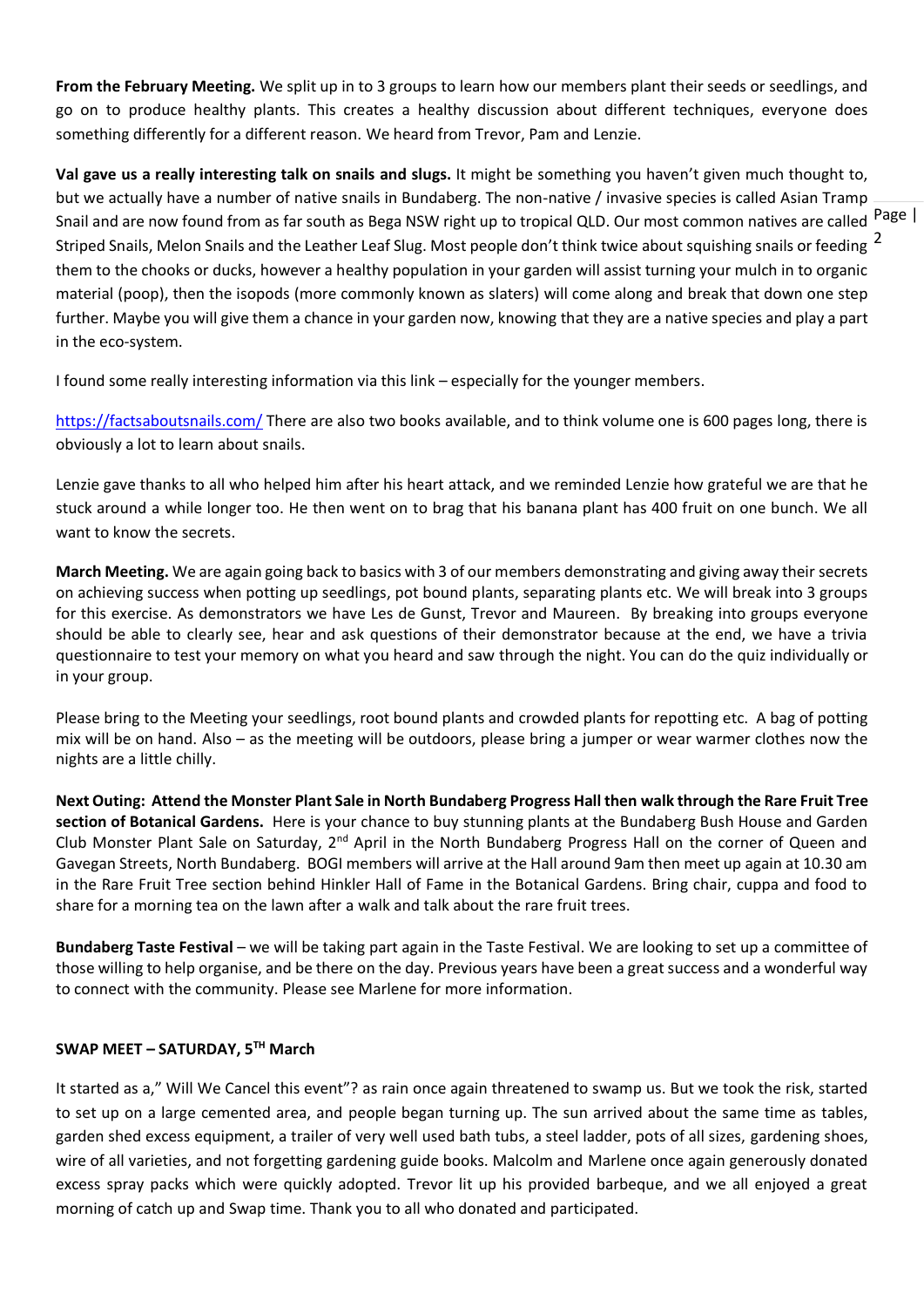

Members swapping and searching for treasure. Austin thought all his dreams came true when he found an unwanted sun lounge. He was disappointed not to ride home in the trailer while soaking up some rays.

#### **Planting by the Moon - April**

**(New Moon to ½ moon) 1 – 8 April:** Influences balanced growth; a lower gravitational pull decreases and this stimulates root growth. The best time to sow or transplant leafy vegetables.

**(1/2 moon to Full Moon) 9 – 16 April:** Increased light from the waxing moon benefits leaf growth, and root growth slows down. Best time to sow or transplant fruiting annuals.

**(Full moon to ½ moon) 17 – 22 April:** Gravitational pull decreases and moonlight decreases, so leaf growth reduces and root growth increases. Plant root crops now (below ground).

**(1/2 moon to New Moon) 23 – 30 April:** The waning moon is good for balanced growth. No sowing or planting during this phase. *Harvest vegetables, weeding, digging, pruning and cultivate. Apply mulch.*

#### **What to plant in April?**

Asian vegetables; Beans; Beetroot; Cabbage; Carrots; Cauliflower; Garlic; Kohlrabi; Leeks; Lettuce; Mustard Greens; Onions; Parsnips; Peas; Potatoes; Radish; Shallots; Silverbeet; Spinach; Sweet Potatoes; Turnips.

*Plant these in seedling trays first***:** Broccoli; Cabbage; Capsicum; Cauliflower; Celery; Lettuce; Silverbeet.

**#** Can you grow a few herbs in a pot for display at the Bundy Flavours Festival

I came across a flyer from Landcare Bundaberg (put together by Maureen during her extensive time there) called Our Worst Weeds. It is a list of exactly that which are commonly found in our area. Very handy for landholders and explains how to deal with them. In the time since its original printing, I believe we have a new product on the market called 'Slasher' which will do the equivalent to glyphosate (roundup).

We will have copies of the flyer available at the next meeting.

**WEEDS** are introduced plants growing away from the ecosystems where they evolved originally. Without the natural predators that controlled their growth, they form invasive monocultures by out-competing native species. Brought in for agriculture and horticulture, they are spread by natural forces of wind and water, as well as by humans, birds and animals. Their removal is a mammoth task with an increased cost to the community. When bushland is disturbed, weed seeds often germinate and if not removed these weed species will take over. A combined effort from Council and the community is needed to remove plants that have the potential to degrade our bushland areas and reduce the natural habitat of our native birds and animals.

Page | 3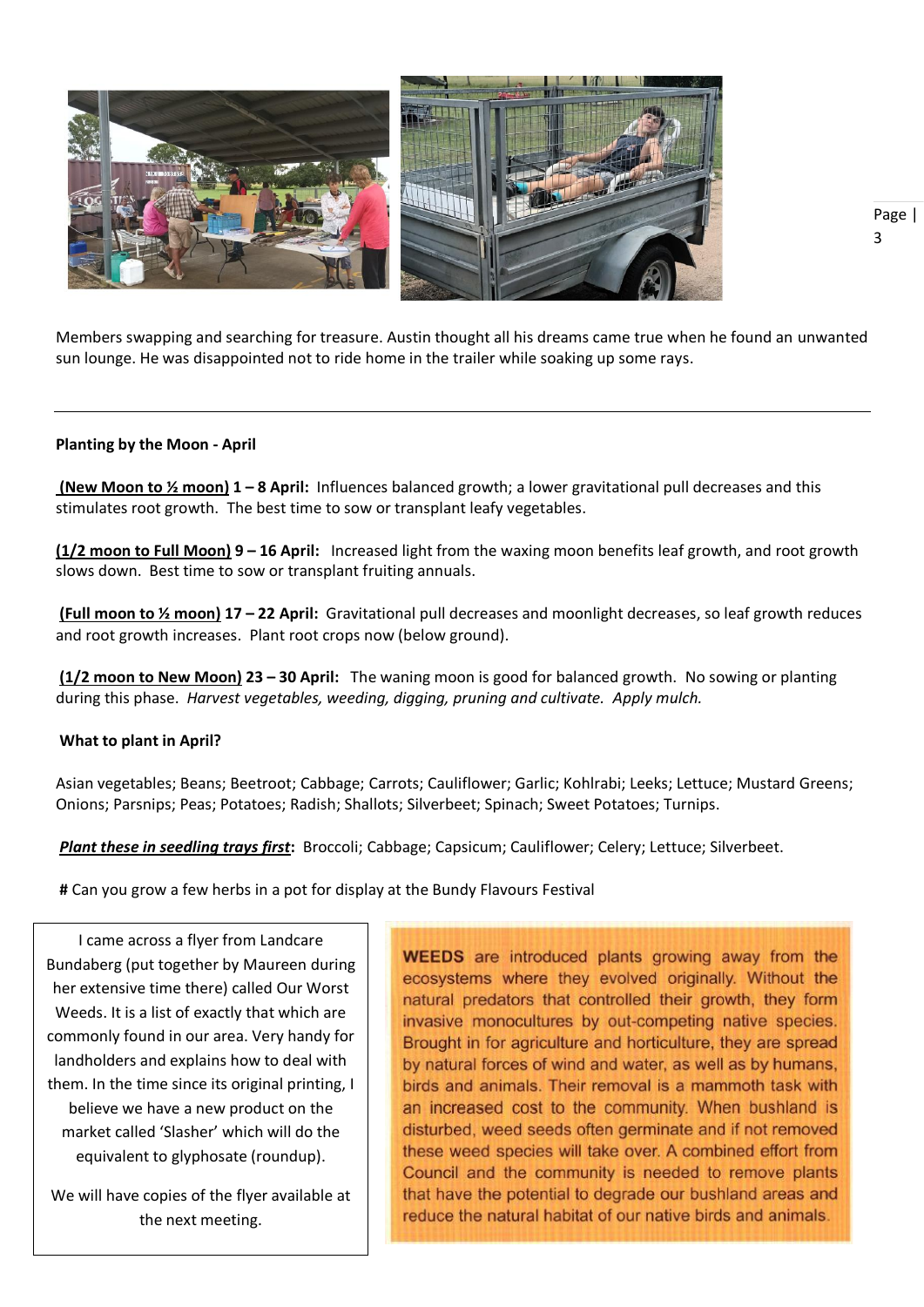

**Climbing Asparagus** (Asparagus africanus)



**Replace with Wombat Berry** (Fustrephus latifolius) Scrambling Clerodendrum (Clerodendrum inerme) Scrambling Lily (Geitonoplesium cymosum)<br>Giant Pepper Vine (Piper novae-hollandiae)





Page |  $\overline{A}$ 

# DК guide to natural & chemical-free





#### **Organic Gardening in Australia** Pauline Pears (ed.)

A major reference guide to gardening the natural way. It is a fully illustrated, truly comprehensive guide for gardeners committed to a natural, safe and healthy approach.

This book is packed with expert advice and information on both ornamental and kitchen gardens. There is invaluable guidance on "going organic" and incorporating organic principles into garden planning and design. It gives practical information on how to prepare the soil, sow, plant, propagate and harvest. The specially commissioned photographs illustrate key organic principles. There is an easy-to-use reference section with an A-Z directory of vegetable crops and plant problems.

**The Herb Book** Philippa Back

This beautifully illustrated guide describes the fascinating history of herbs and explains everything about their uses and cultivation.

An excellent reference section covers 50 popular herbs, with a description of the herb as well as notes on its cultivation and uses.

There are over 275 exciting recipes using the flavour of herbs.



#### **Vegetables in the Home Garden** E L Hastie

Book provides home gardeners with reliable information on growing 34 vegetable crops. It is written specifically for Queensland. Information covered includes planning the home vegetable garden, raising seedlings, pests and diseases, watering and mulching, growing vegetable crops and sowing guides. It includes a planting table.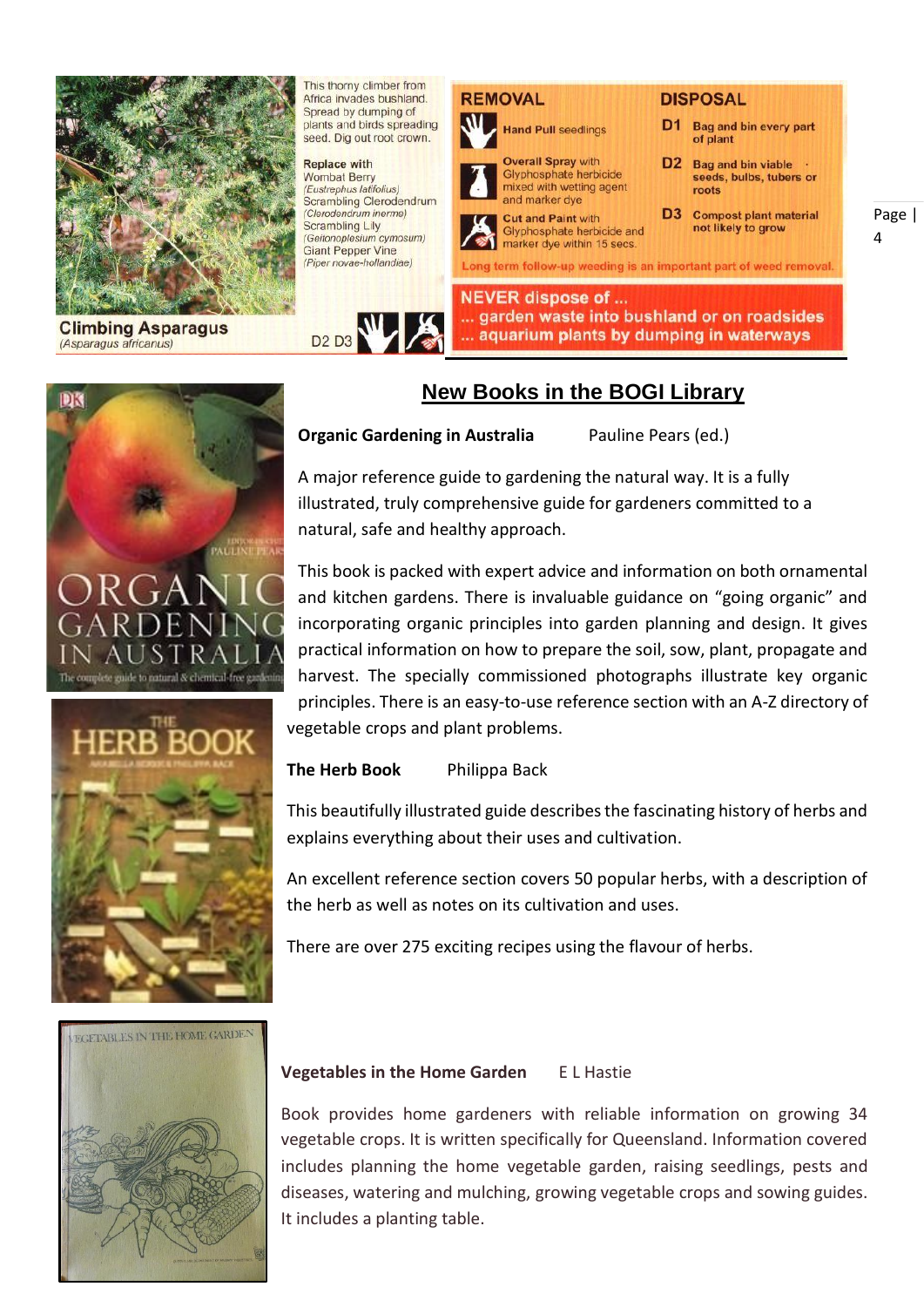### **Organic Soil or Dirt**

For a healthy organic vegetable garden, you need to start with healthy soil. The most important component in soil is the organic matter, such as **manure, peat moss, or compost**, which is the best option because it contains decayed microorganisms of previous plant life.

How can I make organic soil at home?

#### **To improve soil:**

- 1. Work in 3 to 4 inches of organic matter such as well-rotted manure or finished compost.
- 2. Mulch around your plants with leaves, wood chips, bark, hay or straw. Mulch retains moisture and cools the soil.
- 3. Add at least **10** centimetres of organic matter **each** year.
- **4. Grow cover crops or green manures.**

#### **What is the difference between topsoil and organic soil?**





Dirt is what you find when you excavate a basement or subsoil. No plants thrive in dirt. **Topsoil, on the other hand, contains natural organic matter from leaves, grasses, weeds and tree bark that can help sustain plant life**.

What is organic potting soil? **Organic potting soil is made from natural, organic matter like bat guano, worm castings, compost, or manures. It does not contain any chemicals or pesticides**. Pine bark is of organic material but does not hold water or nutrients. Generally, pine bark fails to decompose and become active organic matter.

**Plants make organic matter!! Plants make soil carbon!!** Grow plants to use nature to improve soil. Decomposing plants improve soil. About 40% of plant sugars may be directed to feed soil organisms, without forming plant material. These plant sugars are exudated from the roots to direct soil biology to supply nutrients to the plant and develop insect and disease resistance for the plant.

To harness **NATURE**, to be organic, you need to think and support the workers in the soil i.e., soil biology!!

Handy Tool Storage Idea –

Protect hand tools from humidity with this neat sandy solution. Mix % litre of vegetable oil to every 5kg of sand and leave to soak – sand should be moist to the touch. Fill a zinc bucket or trough planter with the mixture, leaving a 20mm space at the top. Clean and dry your tools, then plunge them into the sand to keep them sharp and rust free.

Page | 5